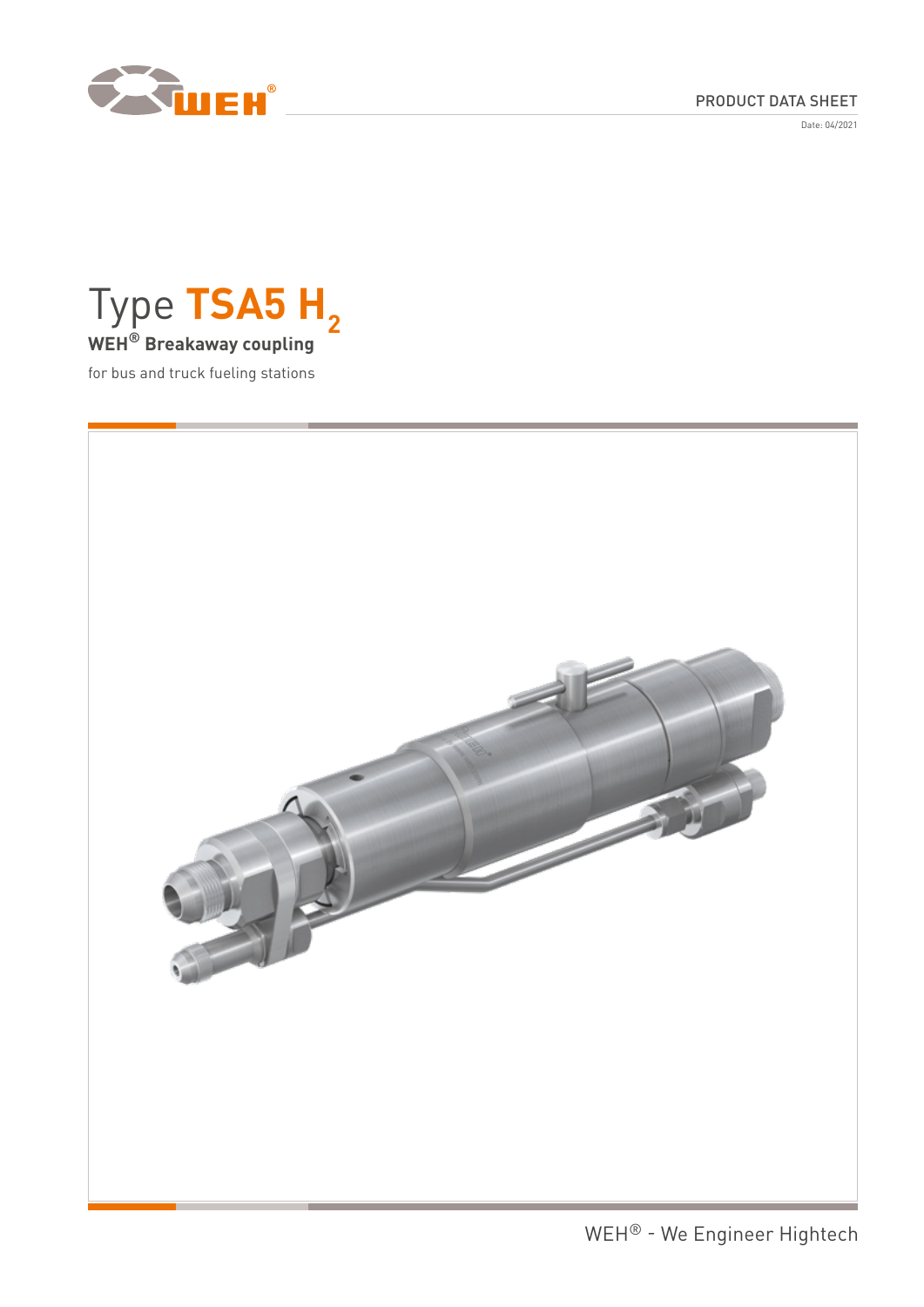$\mathsf{TSA5}\ \mathsf{H}_{\mathsf{2}}$  | WEH® Breakaway coupling

# **DESCRIPTION**

General



### Features

- Re-usable without factory reservicing
- Installation at the dispenser
- Small compact design
- Integrated cleanable filter (40 micron)
- Check valve at venting line
- No additional tool necessary

The WEH $^\circ$  TSA5 H $_2$  Breakaway coupling offers additional safety for your bus and truck fueling station. The breakaway is installed between the dispenser and the filling/venting hose. In the event of accidental deployment, e.g. driving a vehicle from the dispenser with the nozzle remaining in the vehicle fuel port, the coupling will separate the connections between dispenser and hose sealing both ends. This protects largely the receptacle, the fueling nozzle and the dispenser against damage. The detached coupling can be easily reattached and placed back in service after having been function tested. The integrated filter provides clean hydrogen and is easy to maintain.

The WEH<sup>®</sup> Breakaway coupling consists of a coupling body, a receptacle insert and a gas recirculation with check valve.

On request we also offer fueling assemblies consisting of a fueling nozzle, a hose set and a breakaway coupling.

### Application

Breakaway coupling for bus and truck fueling stations for direct installation at the dispenser.

| <b>Characteristics</b> | <b>Basic version</b>                                | <b>Options</b> |
|------------------------|-----------------------------------------------------|----------------|
| Nominal bore (DN)      | $12 \text{ mm}$                                     | On request     |
| Pressure range         | $PN = 35 MPa (5,000 psi)$   $PS = 45 MPa$           |                |
| Temperature range      | $-40$ °C up to $+85$ °C ( $-40$ °F up to $+185$ °F) | On request     |
| Breakaway force        | $300 - 600 N$                                       | On request     |
| Material               | Corrosion resistant stainless steel, aluminium      | On request     |
| Sealing material       | Hydrogen resistant                                  | On request     |
| Design                 | With gas recirculation and filter (40 micron)       | On request     |

# TECHNICAL DATA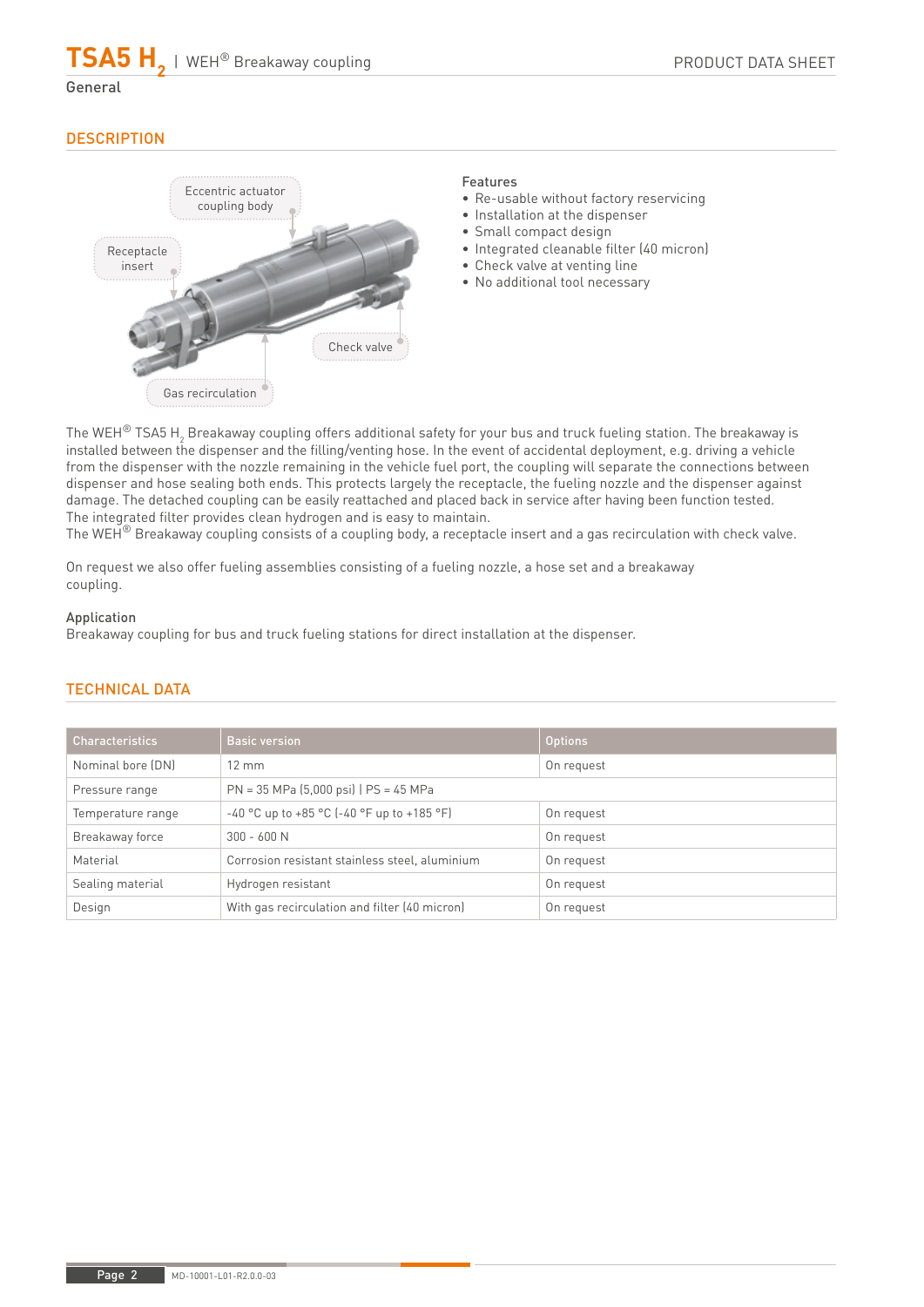

# ORDERING | WEH $^\circledR$  TSA5 H $_2$  Breakaway coupling with gas recirculation

approx. dimensions (mm)





| Part No.        | <b>Description</b>                               | <b>DN</b> | Pressure<br>(PN)     | B <sub>1</sub><br>(male<br>threadl | B <sub>2</sub><br>(male thread) | C <sub>1</sub><br>(male thread) | C <sub>2</sub><br><i><u><b>Imale</b></u></i><br>threadl |
|-----------------|--------------------------------------------------|-----------|----------------------|------------------------------------|---------------------------------|---------------------------------|---------------------------------------------------------|
| C1-17941-X7-X01 | TSA5H <sub>2</sub><br>with filter<br>(40 micron) | 12        | 35 MPa/<br>5,000 psi | G3/4"                              | UNF 7/8"-14*                    | UNF 9/16"-18*                   | G1/4"                                                   |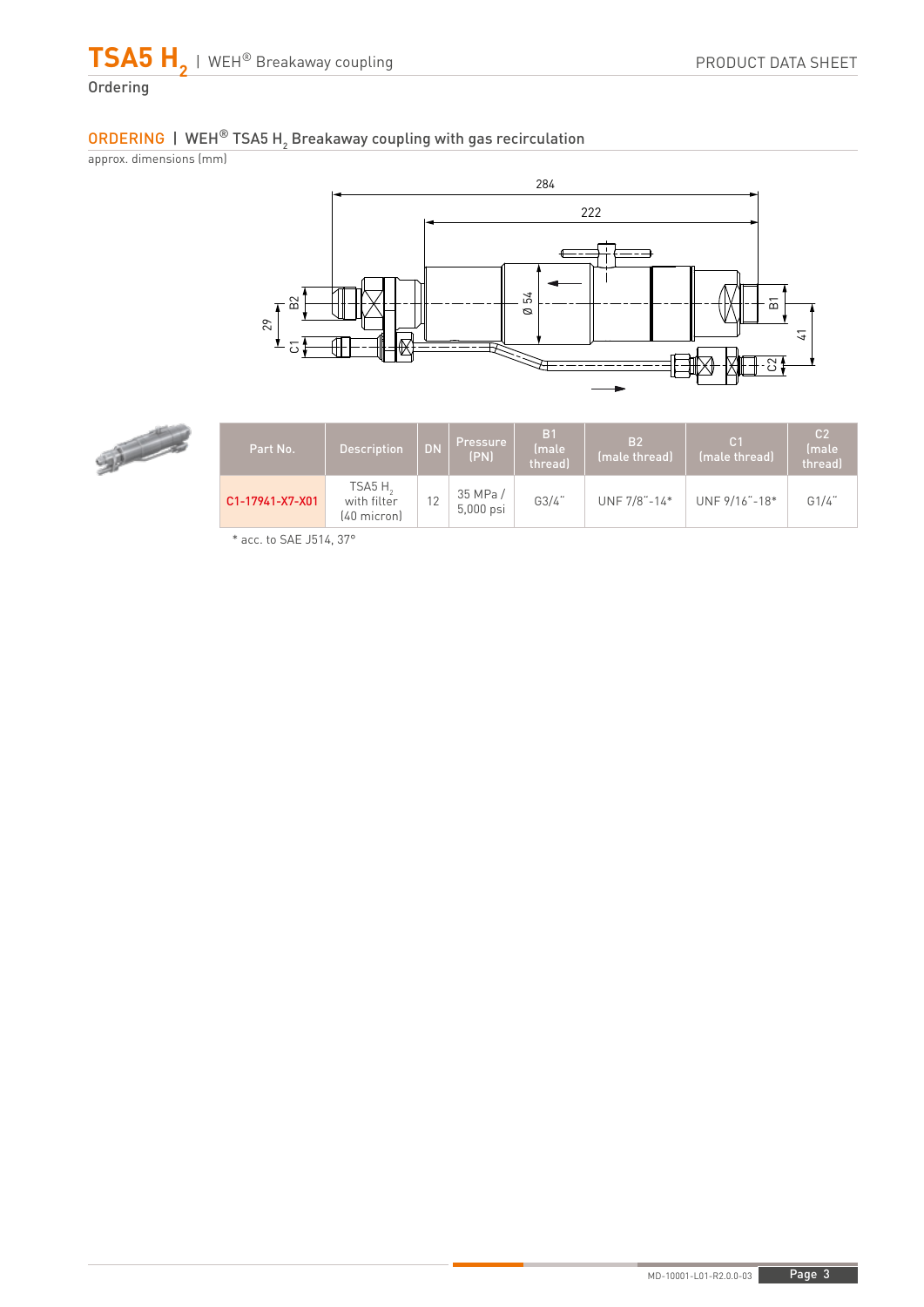

Accessories

# **ACCESSORIES**

The following accessories are available for the WEH $^\circ$  TSA5 H $_2$  Breakaway coupling:

### Dispenser mounting for breakaway coupling

The breakaway coupling can also be used with a dispenser mounting. The mounting is firmly attached to the dispenser. The integrated guide tube provides a straight pull-off force. The dispenser mounting can be used instead of a return pulley (hose pulley).

approx. dimensions (mm)





### Filling and venting hoses

Suitable filling and venting hoses for the TSA5  $\mathsf{H}_2^{}$  breakaway coupling are available on request.

#### Fittings

Stainless steel fittings for connecting port 'B2' to the filling hose resp. port 'C1' to the venting hose are available on request.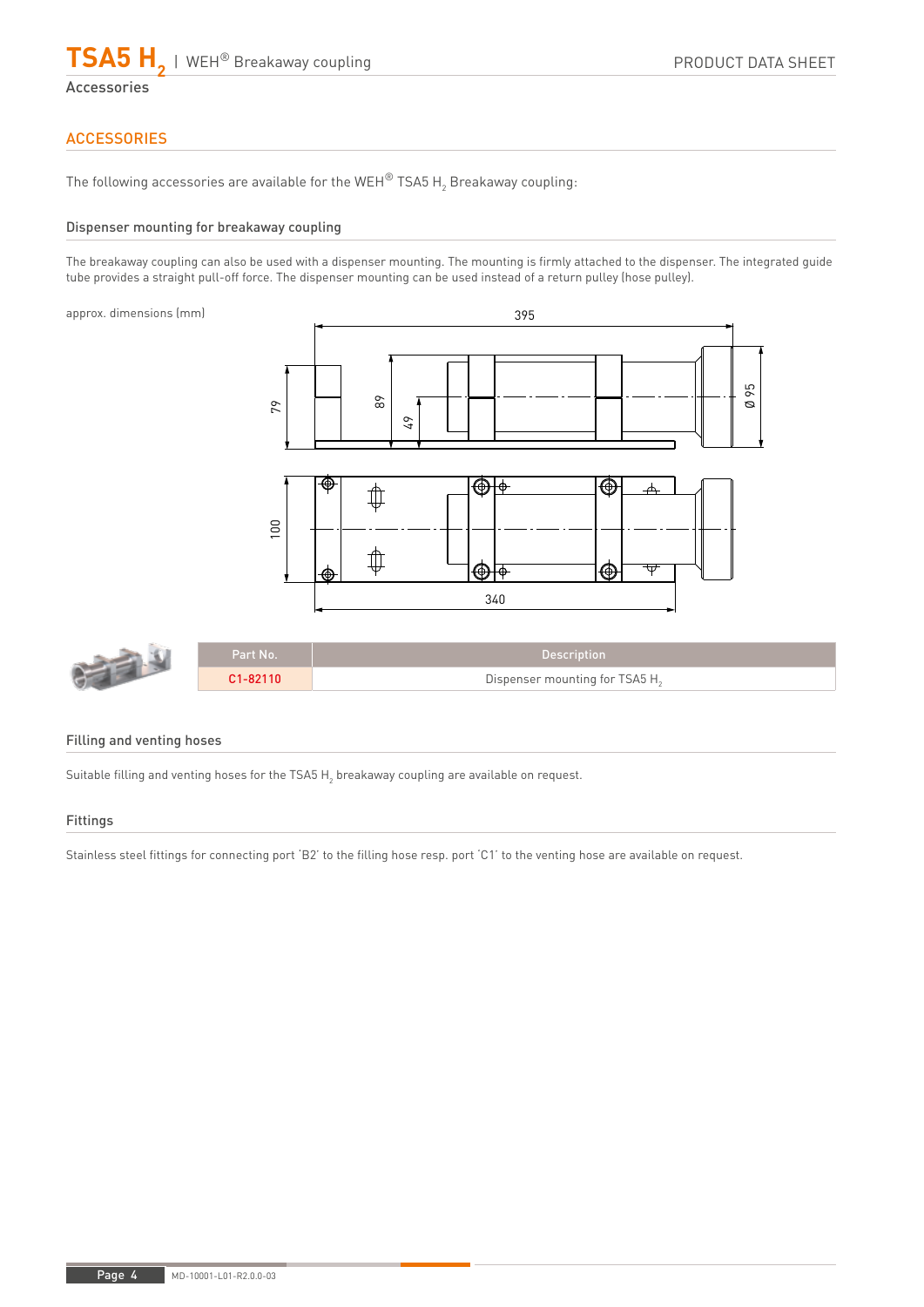

# SPARE PARTS

Various parts are available as spares for the WEH $^\circ$  TSA5 H $_2$  Breakaway coupling.

| Part No.  | <b>Description</b>                                               |  |
|-----------|------------------------------------------------------------------|--|
| W83706    | Receptacle insert for TSA5 H <sub>2</sub> with gas recirculation |  |
| C1-119726 | Spare seal set for receptacle insert W63194                      |  |
| E69-9062  | Wire filter insert 40 micron                                     |  |
| E69-46414 | Copper disc for G1/4" male thread (port C2)                      |  |
| E69-45951 | Copper disc for G3/4" male thread (port B1)                      |  |